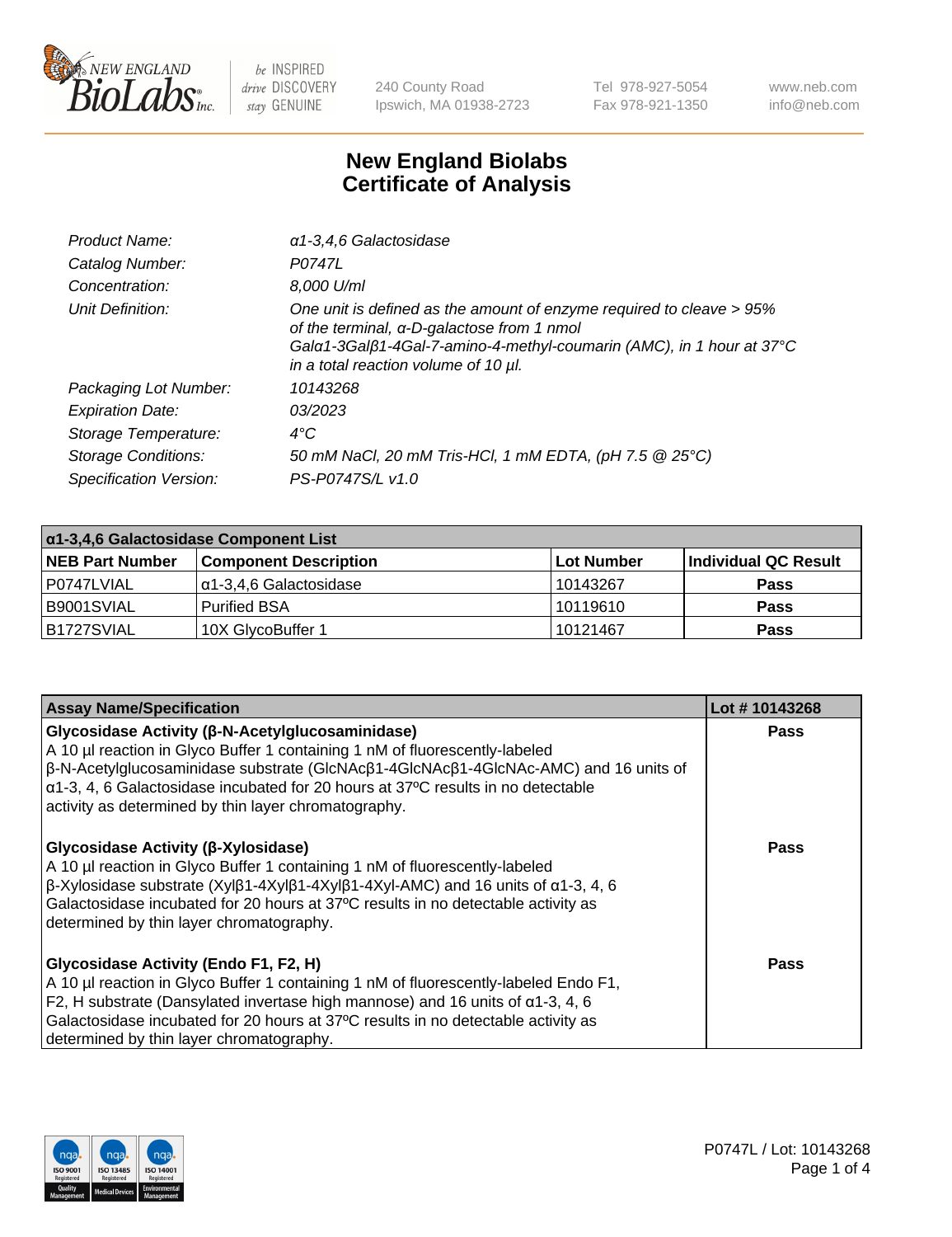

240 County Road Ipswich, MA 01938-2723 Tel 978-927-5054 Fax 978-921-1350 www.neb.com info@neb.com

| <b>Assay Name/Specification</b>                                                                                                                                                                                                                                                                                                                                           | Lot #10143268 |
|---------------------------------------------------------------------------------------------------------------------------------------------------------------------------------------------------------------------------------------------------------------------------------------------------------------------------------------------------------------------------|---------------|
| <b>Protein Purity Assay (SDS-PAGE)</b><br>$\alpha$ 1-3, 4, 6 Galactosidase is $\geq$ 95% pure as determined by SDS-PAGE analysis using<br>Coomassie Blue detection.                                                                                                                                                                                                       | <b>Pass</b>   |
| <b>Protease Activity (SDS-PAGE)</b><br>A 20 µl reaction in 1X Glyco Buffer 1 containing 24 µg of a standard mixture of<br>proteins and a minimum of 40 units of $\alpha$ 1-3, 4, 6 Galactosidase incubated for 20<br>hours at 37°C, results in no detectable degradation of the protein mixture as<br>determined by SDS-PAGE with Coomassie Blue detection.               | <b>Pass</b>   |
| <b>Glycosidase Activity (Endo F2, F3)</b><br>A 10 µl reaction in Glyco Buffer 1 containing 1 nM of fluorescently-labeled Endo F2,<br>F3 substrate (Dansylated fibrinogen biantennary) and 16 units of $\alpha$ 1-3, 4, 6<br>Galactosidase incubated for 20 hours at 37°C results in no detectable activity as<br>determined by thin layer chromatography.                 | <b>Pass</b>   |
| <b>Glycosidase Activity (PNGase F)</b><br>A 10 µl reaction in Glyco Buffer 1 containing 1 nM of fluorescently-labeled PNGase F<br>substrate (Fluoresceinated fetuin triantennary) and 16 units of $\alpha$ 1-3, 4, 6<br>Galactosidase incubated for 20 hours at 37°C results in no detectable activity as<br>determined by thin layer chromatography.                     | <b>Pass</b>   |
| Glycosidase Activity (α1-2 Fucosidase)<br>A 10 µl reaction in Glyco Buffer 1 containing 1 nM of fluorescently-labeled<br>$\alpha$ -Fucosidase substrate (Fuc $\alpha$ 1-2Gal $\beta$ 1-4Glc-AMC) and 16 units of $\alpha$ 1-3, 4, 6<br>Galactosidase incubated for 20 hours at 37°C results in no detectable activity as<br>determined by thin layer chromatography.      | <b>Pass</b>   |
| Glycosidase Activity (a1-3 Fucosidase)<br>A 10 µl reaction in Glyco Buffer 1 containing 1 nM of fluorescently-labeled<br>α-Fucosidase substrate (Fucα1-3Galβ1-4GlcNAcβ1-3Galβ1-4Glc-AMC) and 16 units of<br>$\alpha$ 1-3, 4, 6 Galactosidase incubated for 20 hours at 37°C results in no detectable<br>activity as determined by thin layer chromatography.              | <b>Pass</b>   |
| Glycosidase Activity (α1-3 Mannosidase)<br>A 10 µl reaction in Glyco Buffer 1 containing 1 nM of fluorescently-labeled<br>$\alpha$ -Mannosidase substrate (Man $\alpha$ 1-3Man $\beta$ 1-4GlcNAc-AMC) and 16 units of $\alpha$ 1-3, 4, 6<br>Galactosidase incubated for 20 hours at 37°C results in no detectable activity as<br>determined by thin layer chromatography. | <b>Pass</b>   |
| Glycosidase Activity (α1-6 Mannosidase)                                                                                                                                                                                                                                                                                                                                   | <b>Pass</b>   |

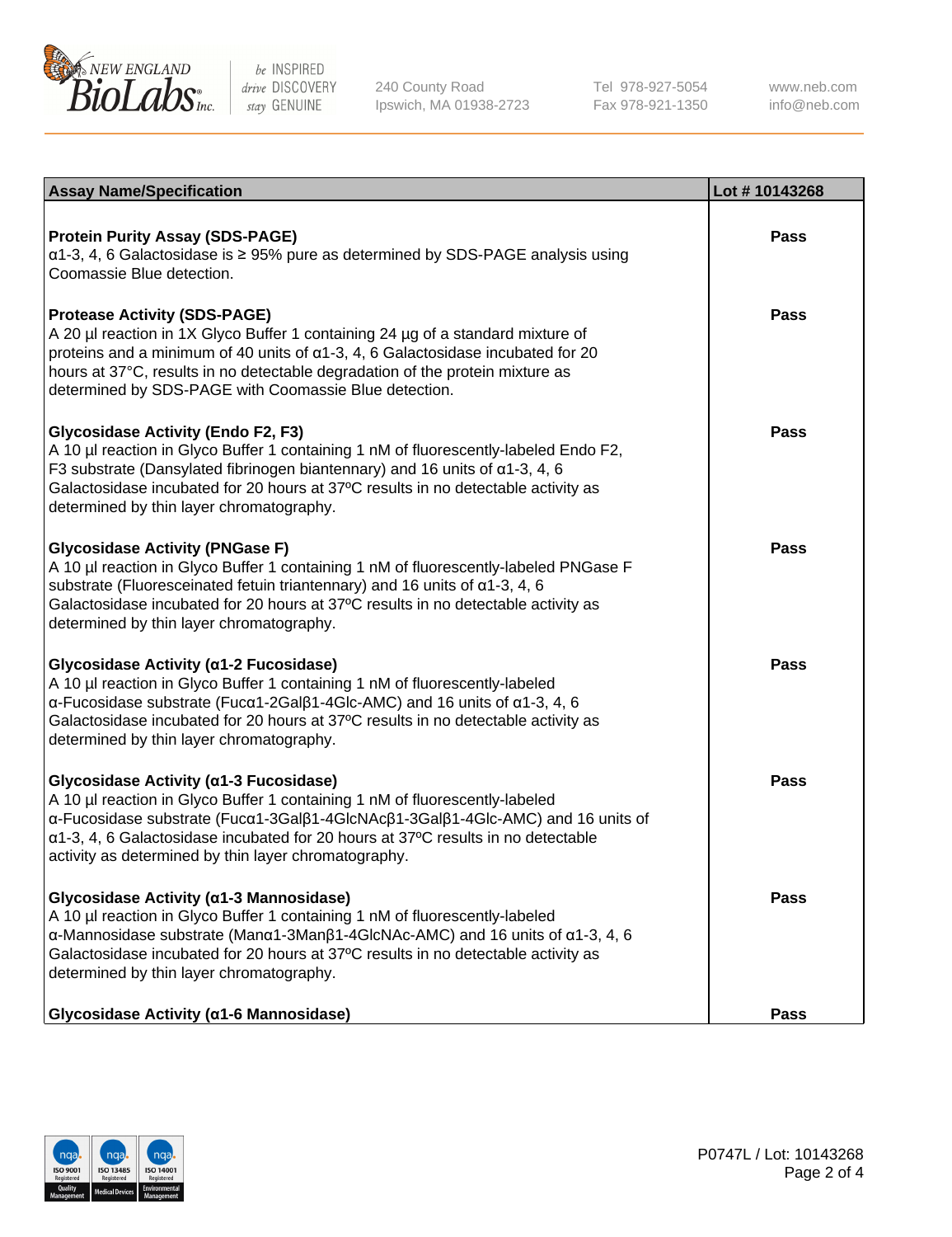

240 County Road Ipswich, MA 01938-2723 Tel 978-927-5054 Fax 978-921-1350 www.neb.com info@neb.com

| <b>Assay Name/Specification</b>                                                                                                                                                                                                                                                                                                                                                            | Lot #10143268 |
|--------------------------------------------------------------------------------------------------------------------------------------------------------------------------------------------------------------------------------------------------------------------------------------------------------------------------------------------------------------------------------------------|---------------|
| A 10 µl reaction in Glyco Buffer 1 containing 1 nM of fluorescently-labeled<br>$\alpha$ -Mannosidase substrate (Man $\alpha$ 1-6Man $\alpha$ 1-6(Man $\alpha$ 1-3)Man-AMC) and 16 units of $\alpha$ 1-3, 4, 6<br>Galactosidase incubated for 20 hours at 37°C results in no detectable activity as<br>determined by thin layer chromatography.                                             |               |
| Glycosidase Activity (α-Glucosidase)<br>A 10 µl reaction in Glyco Buffer 1 containing 1 nM of fluorescently-labeled<br>$\alpha$ -Glucosidase substrate (Glc $\alpha$ 1-6Glc $\alpha$ 1-4Glc-AMC) and 16 units of $\alpha$ 1-3, 4, 6<br>Galactosidase incubated for 20 hours at 37°C results in no detectable activity as<br>determined by thin layer chromatography.                       | <b>Pass</b>   |
| Glycosidase Activity (α-N-Acetylgalactosaminidase)<br>A 10 µl reaction in Glyco Buffer 1 containing 1 nM of fluorescently-labeled<br>α-N-Acetylgalactosaminidase substrate (GalNAcα1-3(Fucα1-2)Galβ1-4Glc-AMC) and 16<br>units of $\alpha$ 1-3, 4, 6 Galactosidase incubated for 20 hours at 37°C results in no<br>detectable activity as determined by thin layer chromatography.         | Pass          |
| Glycosidase Activity (α-Neuraminidase)<br>A 10 µl reaction in Glyco Buffer 1 containing 1 nM of fluorescently-labeled<br>α-Neuraminidase substrate (Neu5Acα2-3Galβ1-3GlcNAcβ1-3Galβ1-4Glc-AMC) and 16 units<br>of $\alpha$ 1-3, 4, 6 Galactosidase incubated for 20 hours at 37°C results in no detectable<br>activity as determined by thin layer chromatography.                         | Pass          |
| Glycosidase Activity (β1-3 Galactosidase)<br>A 10 µl reaction in Glyco Buffer 1 containing 1 nM of fluorescently-labeled<br>$\beta$ -Galactosidase substrate (Gal $\beta$ 1-3GlcNAc $\beta$ 1-4Gal $\beta$ 1-4Glc-AMC) and 16 units of $\alpha$ 1-3, 4,<br>6 Galactosidase incubated for 20 hours at 37°C results in no detectable activity as<br>determined by thin layer chromatography. | <b>Pass</b>   |
| Glycosidase Activity (β1-4 Galactosidase)<br>A 10 µl reaction in Glyco Buffer 1 containing 1 nM of fluorescently-labeled<br>β-Galactosidase substrate (Galβ1-4GlcNAcβ1-3Galβ1-4Glc -AMC) and 16 units of α1-3,<br>4, 6 Galactosidase incubated for 20 hours at 37°C results in no detectable activity<br>as determined by thin layer chromatography.                                       | Pass          |
| Glycosidase Activity (β-Mannosidase)<br>A 10 µl reaction in Glyco Buffer 1 containing 1 nM of fluorescently-labeled<br>$\beta$ -Mannosidase substrate (Man $\beta$ 1-4Man $\beta$ 1-4Man-AMC) and 16 units of $\alpha$ 1-3, 4, 6<br>Galactosidase incubated for 20 hours at 37°C results in no detectable activity as<br>determined by thin layer chromatography.                          | <b>Pass</b>   |
| Glycosidase Activity (β-N-Acetylgalactosaminidase)<br>A 10 µl reaction in Glyco Buffer 1 containing 1 nM of fluorescently-labeled                                                                                                                                                                                                                                                          | <b>Pass</b>   |